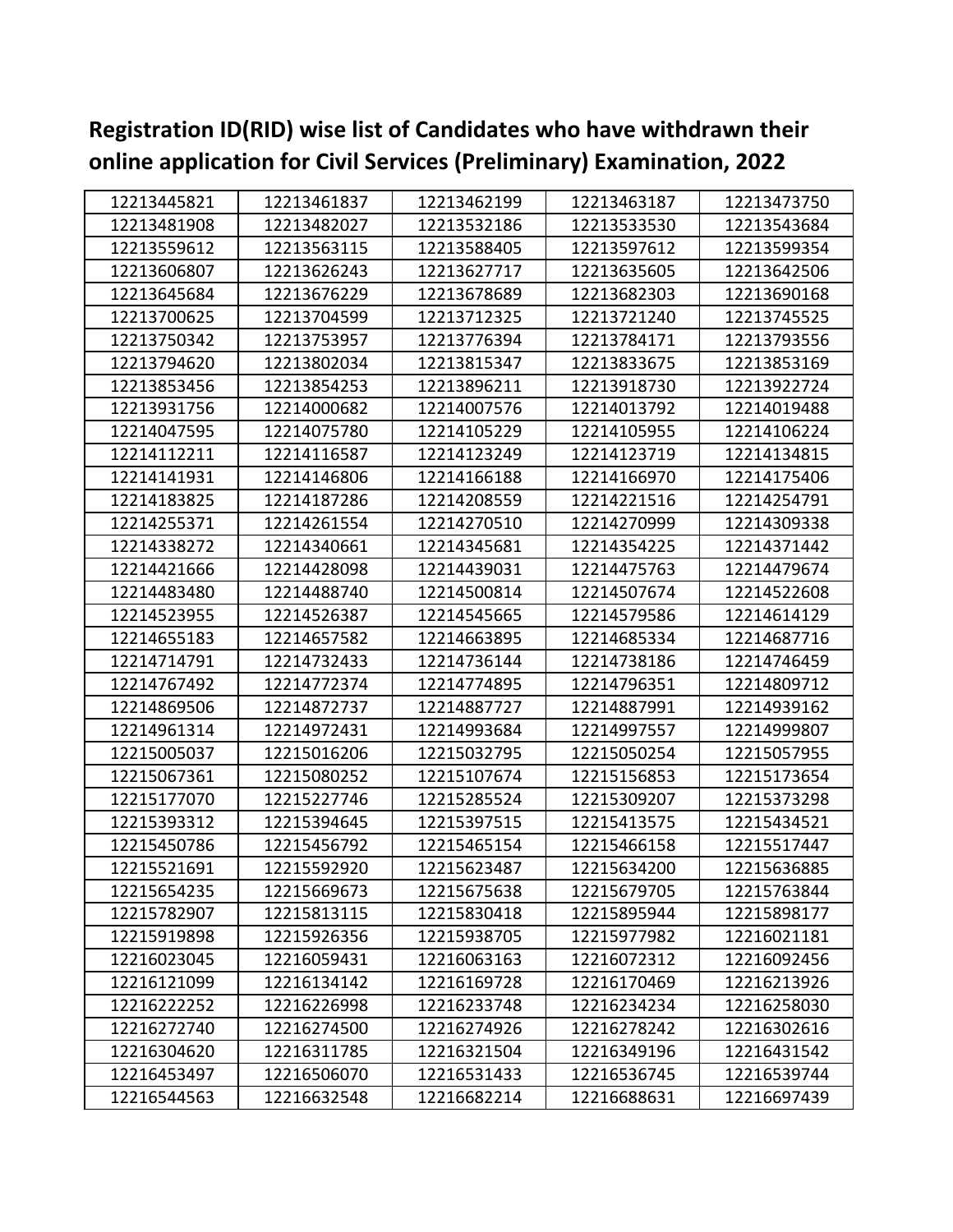| 12216700030 | 12216700881 | 12216772036 | 12216803002 | 12216822073 |
|-------------|-------------|-------------|-------------|-------------|
| 12216826659 | 12216832069 | 12216848885 | 12216890351 | 12216912697 |
| 12216930814 | 12216948289 | 12216958744 | 12216970922 | 12216971660 |
| 12216982280 | 12216992489 | 12217040626 | 12217128490 | 12217166344 |
| 12217186039 | 12217187050 | 12217198421 | 12217205713 | 12217217390 |
| 12217261220 | 12217271026 | 12217280312 | 12217307229 | 12217324051 |
| 12217330154 | 12217386556 | 12217399163 | 12217403094 | 12217414065 |
| 12217445342 | 12217459256 | 12217466686 | 12217475141 | 12217508919 |
| 12217557047 | 12217566025 | 12217617927 | 12217628004 | 12217677882 |
| 12217772369 | 12217783426 | 12217799566 | 12217809210 | 12217817212 |
| 12217842283 | 12217855043 | 12217863068 | 12217900349 | 12217913099 |
| 12217921318 | 12217924127 | 12217984312 | 12218037084 | 12218049502 |
| 12218178474 | 12218335570 | 12218365982 | 12218388548 | 12218458228 |
| 12218474329 | 12218476492 | 12218520147 | 12218533636 | 12218565837 |
| 12218578995 | 12218580313 | 12218619411 | 12218622451 | 12218662297 |
| 12218663306 | 12218666641 | 12218685512 | 12218686856 | 12218693448 |
| 12218702293 | 12218704770 | 12218707282 | 12218712993 | 12218716517 |
| 12218763738 | 12218802121 | 12218827016 | 12218830078 | 12218851379 |
| 12218891743 | 12218894416 | 12218946339 | 12218952552 | 12218979837 |
| 12219012436 | 12219038330 | 12219079260 | 12219089595 | 12219091750 |
| 12219099247 | 12219115251 | 12219115935 | 12219115985 | 12219121731 |
| 12219228259 | 12219232417 | 12219244769 | 12219248457 | 12219260299 |
| 12219311949 | 12219320683 | 12219323951 | 12219350587 | 12219354460 |
| 12219361780 | 12219390117 | 12219393196 | 12219433597 | 12219446599 |
| 12219472429 | 12219484108 | 12219485731 | 12219496969 | 12219589738 |
| 12219611893 | 12219663805 | 12219671113 | 12219685655 | 12219690489 |
| 12219729285 | 12219792673 | 12219797864 | 12219806802 | 12219834027 |
| 12219865110 | 12219913413 | 12219917881 | 12219922198 | 12219937586 |
| 12219964603 | 12220029657 | 12220139857 | 12220164563 | 12220204906 |
| 12220227689 | 12220315709 | 12220355380 | 12220394162 | 12220400215 |
| 12220402104 | 12220435552 | 12220440737 | 12220477200 | 12220495472 |
| 12220503164 | 12220510894 | 12220591610 | 12220603482 | 12220654360 |
| 12220672900 | 12220679371 | 12220732764 | 12220735777 | 12220743715 |
| 12220765030 | 12220772217 | 12220783306 | 12220787034 | 12220805292 |
| 12220825944 | 12220863838 | 12220912476 | 12220934676 | 12221016337 |
| 12221035185 | 12221058156 | 12221064017 | 12221074885 | 12221093212 |
| 12221122978 | 12221125501 | 12221131626 | 12221146665 | 12221154844 |
| 12221215608 | 12221235819 | 12221264149 | 12221264904 | 12221285916 |
| 12221358169 | 12221375302 | 12221381307 | 12221398813 | 12221407128 |
| 12221413882 | 12221425697 | 12221459236 | 12221467579 | 12221478859 |
| 12221504558 | 12221525040 | 12221546548 | 12221548550 | 12221555015 |
| 12221559338 | 12221617486 | 12221623081 | 12221650403 | 12221663988 |
| 12221685108 | 12221698034 | 12221712624 | 12221721301 | 12221736083 |